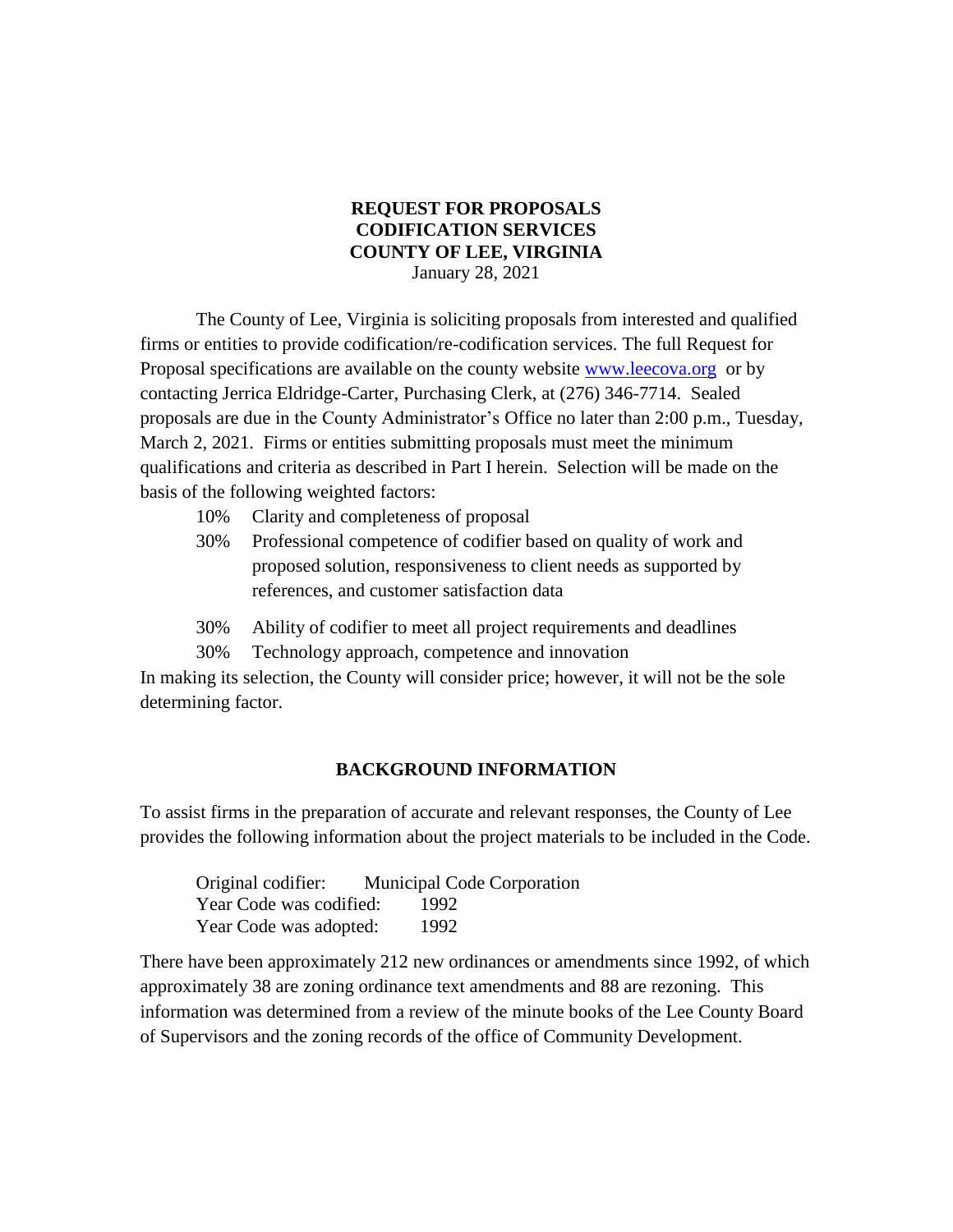# **QUALIFICATIONS OF CODIFIER**

The codifier shall submit proof of competence by providing information that describes the size, experience and stability of the codifier and which supports its ability to complete the project as specified in this Request of Proposal. At a minimum, this shall include:

- 1. Number of years in business and number of years experience in providing professional codification services.
- 2. Size, capabilities and experience of the codifier.
- 3. References, including contact information, from ten (10) counties/municipalities, five (5) of which must be in the Commonwealth of Virginia, wherein similar projects have been completed.
- 4. Average turnaround time for routine Code updates.
- 5. Documentation of financial stability of codifier.
- 6. Project contact person and resumes of staff members to be assigned to the project.

# **SCOPE OF SERVICES**

The County of Lee, Virginia is requesting proposals for the codification of its legislation. Listed below are the various required components for the basic codification project. The codifier shall clearly describe in its response a recommended process for providing these components, including a project timeline.

- 1. The codifier shall properly incorporate all Code-relevant legislation into the Code and shall provide written documentation to the county.
- 2. The codifier shall review and update the current organizational and numbering system of the existing Code, or shall recommend a new organizational and numbering system with the understanding that the County of Lee shall have the final approval of the organizational and numbering system for the Code.
- 3. The codifier shall provide for a complete review of the County's legislation identifying any conflicts or inconsistencies within the County's legislation or between the County's legislation and applicable state statutes. The codifier shall provide an example of the format of the report of its findings as part of its response to this RFP.
- 4. The codifier shall provide the County of Lee with a draft copy of the final Code for review prior to publication.
- 5. The base project will include preparation and publication of a comprehensive, detailed Code Index. The codifier will include an example of a typical Index in its response to this RFP.
- 6. The codifier shall provide 10 paper copies of the new Code volumes, printed in an 8 ½ x 11 inch single-column page format, housed in heavy duty post binders, imprinted with the name and Seal of the County of Lee on the front and spine.
- 7. The codifier shall provide materials to assist the County in the adoption of the Code as the official body of law of the County.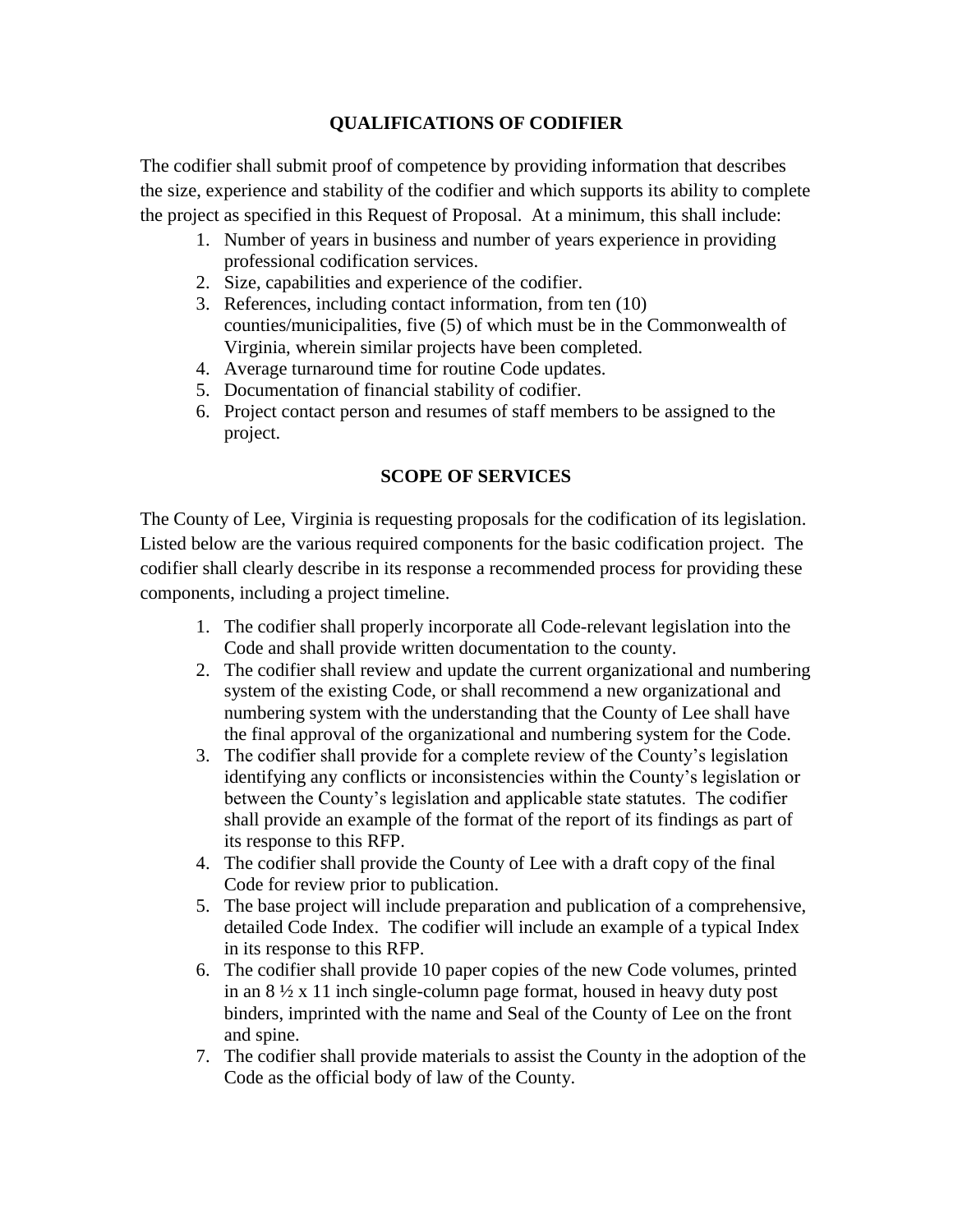- 8. The codifier shall provide a reliable 24/7 hosting services solution for Internet Online Code access including keyword and phrase search support; online posting of searchable copies of ordinances approved between codifications; automatic notations to the online Code when a new approved ordinance is received by codifier; ability to print at the section, article and chapter level of the online Code; easy and logical navigation of online Code content; allow County staff to insert password protected annotations; provide CD copy for backup or archive purposes; and provide alternative viewing options to support slower internet connections.
- 9. The codifier shall provide information regarding updates for the paper and online Code subsequent to the completion of this project, including turnaround time.

## **OPTIONAL PRODUCTS AND SERVICES**

The codifier shall provide proposals for each of the following options, including a complete description of the services and procedures involved and all applicable costs.

Other project options as identified and described by the codifier.

1. Information on additional services provided by the codifier to municipal customers.

The County reserves the right to evaluate optional products and services and to accept, reject, or negotiate with reference thereto as the County, in its sole discretion, may decide.

## **SUBCONTRACTING**

The Contractor shall not sub-contract any of the work required by this Request for Proposals unless the subcontractor is clearly identified in the original proposal and accepted by the County.

#### **PROPOSAL SUBMITTAL**

Proposals must be submitted not later than 2:00 p.m. on Tuesday, March 2, 2021

to:

P. O. Box 367 Lee County Courthouse Jonesville, Virginia 24263 33640 Main Street, Room 111

By Mail In Person

Dane Poe, County Administrator Dane Poe, County Administrator Jonesville, Virginia 24263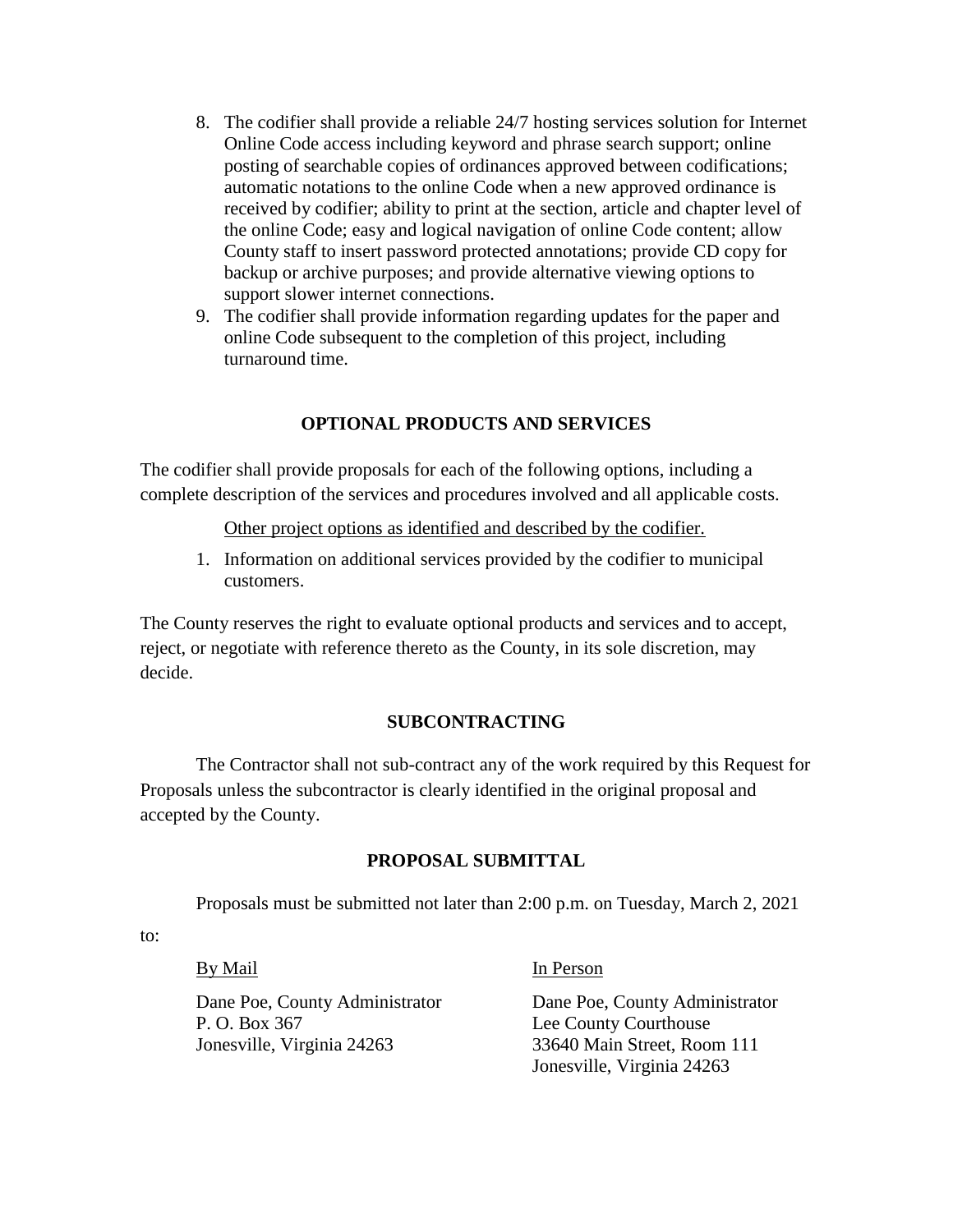Three (3) copies of the proposal shall be submitted in one sealed envelope or package clearly marked on the outside with the name of the proposer and with the words "Proposal for Codification Services". Any proposal received after the due date and time will be returned unopened. Postmarks will not be considered for purposes of meeting the due date and time. Any questions regarding the Request for Proposal should be addressed to Dane Poe, County Administrator, at the above address or contact at (276) 346-7714.

#### **COUNTY'S RIGHTS UNDER THE RFP AND EVALUATION PROCESS**

With respect to this RFP and the evaluation of Proposals received, the County reserves the right to (i) select and enter into an agreement with one or more proposer(s) submitting on this RFP; (ii) to select and enter into an agreement with a proposer based on the evaluation criteria but not necessarily to the proposal with the lowest cost; (iii) to terminate the procurement process by written notice to the proposer(s) for any reason; (iv) to reject any or all proposals received; (v) to amend, modify or issue supplements to the RFP in the form of written addendum(s); (vi) to waive immaterial deviations from the RFP requirements; and (vii) to amend the scope of services to be provided after selection for negotiation of one or more proposers to include services not previously identified in the RFP.